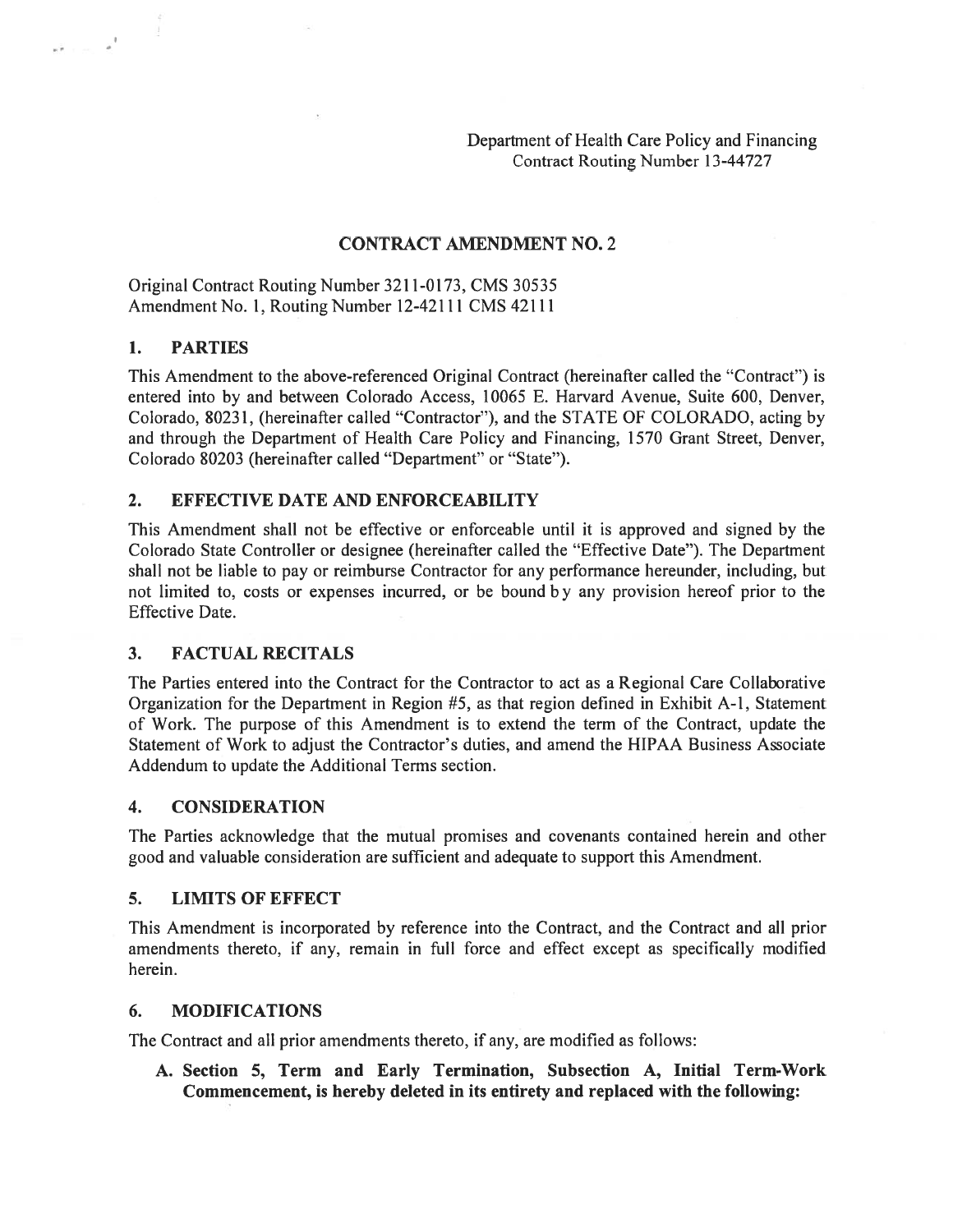A. The Parties' respective performances under this Contract shall commence on the the Effective Date. This Contract shall expire on June 30, 2013, unless sooner terminated or further extended as specified elsewhere herein.

# B. HIPAA Business Associate Addendum, Attachment A, Section 6, Additional Terms, is hereby deleted in its entirety and replaced with the following:

The Contractor shall notify the Department, in writing, thirty (30) days prior to executing <sup>a</sup> contract with <sup>a</sup> subcontractor which meets the definition of business associate under HIPAA. The contract with the subcontractor shall include the provision of <sup>a</sup> business associate agreemen<sup>t</sup> (BAA) which outlines the necessary safeguards that the subcontractor must have in place to protect confidentiality, integrity and availability of Department PHI. The Department retains the right to reques<sup>t</sup> <sup>a</sup> copy of the subcontractor's information security plan at any time.

The Contractor is expected to coordinate care and services with BHOs, SEPs, and any other business associate of the Department that is contracted with the State to provide health care services, suppor<sup>t</sup> services, case management, and/or care coordination to Medicaid recipients as par<sup>t</sup> of the ACC. The Contractor is expected to share data with these entities necessary to perform comprehensive care coordination as outlined in the Contract. Only the minimum dataset necessary to effectuate the task or goals may be shared with these entities.

### C. Exhibit A-i, Section 3.2, Client Contact Responsibilities, Subsection 3.2.3, is hereby deleted in its entirety and replaced with the following:

3.2.3 The Contractor shall assist any RCCO member who contacts the Contractor, including RCCO members not in the Contractor's region who need assistance with contacting his/her PCMP and/or RCCO. The Department will provide data to the RCCO on all ACC members for this purpose. If the member does not have <sup>a</sup> PCMP, the Contractor shall assist the client in identifying <sup>a</sup> PCMP and making that selection with the enrollment broker.

### D. Exhibit A-i, Section 7.2, Expansion Phase Performance Metrics, Subsection 7.2.2, is hereby deleted in its entirety and replaced with the following:

7.2.2. The Department will use three performance targets to measure the Contractor during the first year of the Expansion Phase. The three performance targets will be Emergency Room Visits per 1,000 Full Time Enrollees (FTEs), Hospital Readmissions per 1,000 FTEs, and Outpatient Service Utilization of MRIs and CT Scans per 1,000 FTEs. The performance target goals will be the same as those described in the Section 9.2, Incentive Payments. The baseline for all performance targets listed in the following table shall be calculated based on the most recently available twelve (12) month period by the Department utilizing methodology that is fully disclosed to the Contractor in advance, with opportunity for consideration of comments submitted by the Contractor prior to finalization of the methodology by the Department.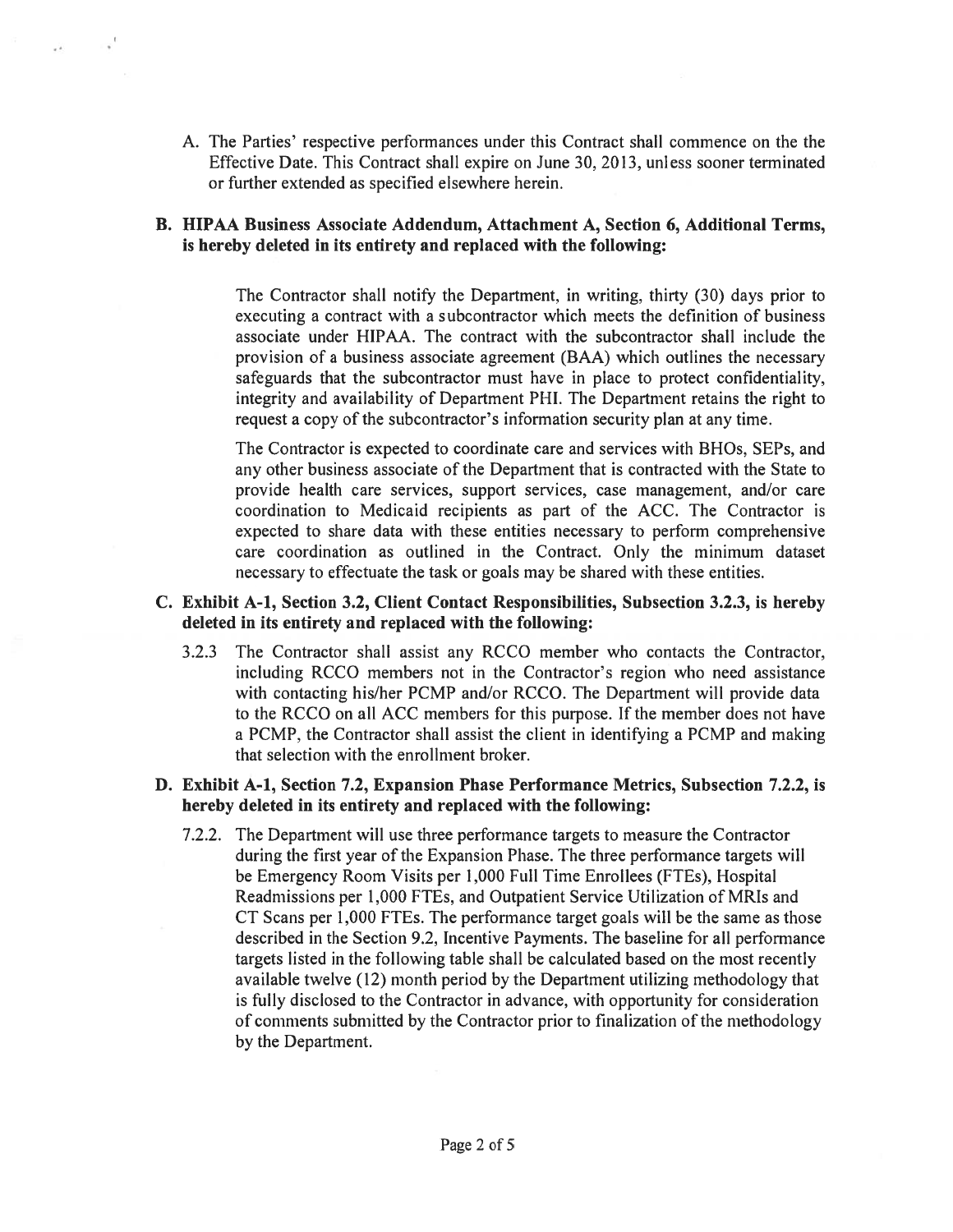- E. Exhibit A-i, Section 7.4, Feedback and Innovation, Subsection 7.4.1.6.1 and Subsection 7.4.1.6.2. are hereby deleted in their entirety and replaced with the following:
	- 7.4.6.1 DELIVERABLE: Posted meeting minutes, meeting information for upcoming meetings, and the name and direct phone number of <sup>a</sup> contact person on <sup>t</sup> he Contractor's website.
	- 7.4.6.2 DUE: Ten (10) business days from the date of the meeting.

# F. Exhibit A-i, Section 9.2, Incentive Payment Program, Subsection 9.2.2.1, Incentive Payment Table, is hereby deleted in its entirety and replaced with the following:

|    | <b>Measurement Area</b>                                                     | <b>Performance Target</b><br><b>Percentage Improvement</b>                                                                                 | <b>Total Incentive Payment</b>                                         |
|----|-----------------------------------------------------------------------------|--------------------------------------------------------------------------------------------------------------------------------------------|------------------------------------------------------------------------|
|    | A. Emergency Room Visits<br>per 1,000 Full Time<br>Enrollees (FTEs)         | Level 1 Target: Total Emergency<br>Room Visits reduced at least 1.0%<br>and less than 5.0% below baseline                                  | Level 1 Target: 66% of the Full<br>Amount                              |
|    |                                                                             | Level 2 Target: Total Emergency<br>Room Visits reduced between 5.0%                                                                        | Level 2 Target: 100% of the Full<br>Amount                             |
|    |                                                                             | or more below baseline                                                                                                                     | Full Amount: \$0.33 PMPM                                               |
|    | Hospital Re-admissions<br>per 1,000 FTEs                                    | Level 1 Target: Total Hospital Re-<br>admissions reduced at least 1.0%<br>and less than 5.0% below baseline                                | Level 1 Target: 66% of the Full<br>Amount                              |
| B. |                                                                             | Level 2 Target: Total Hospital Re-<br>admissions reduced between 5.0%<br>or more below baseline                                            | Level 2 Target: 100% of the Full<br>Amount<br>Full Amount: \$0.33 PMPM |
|    | C. Outpatient Service<br>Utilization of MRIs and<br>CT scans per 1,000 FTEs | Level 1 Target: Total Outpatient<br>Service Utilization of MRIs and CT<br>scans reduced at least 1.0% and less<br>than 5.0% below baseline | Level 1 Target: 66% of the Full<br>Amount                              |
|    |                                                                             |                                                                                                                                            | Level 2 Target: 100% of the Full                                       |
|    |                                                                             | Level 2 Target: Total Outpatient<br>Service Utilization of MRIs and CT                                                                     | Amount                                                                 |
|    |                                                                             | scans reduced between 5.0% or<br>more below baseline                                                                                       | Full Amount: \$0.33 PMPM                                               |

9.2.2.1. Incentive Payment Table

 $\frac{1}{\alpha}$ 

# 7. START DATE

This Amendment shall take effect on the later of its Effective Date or July 1,2012.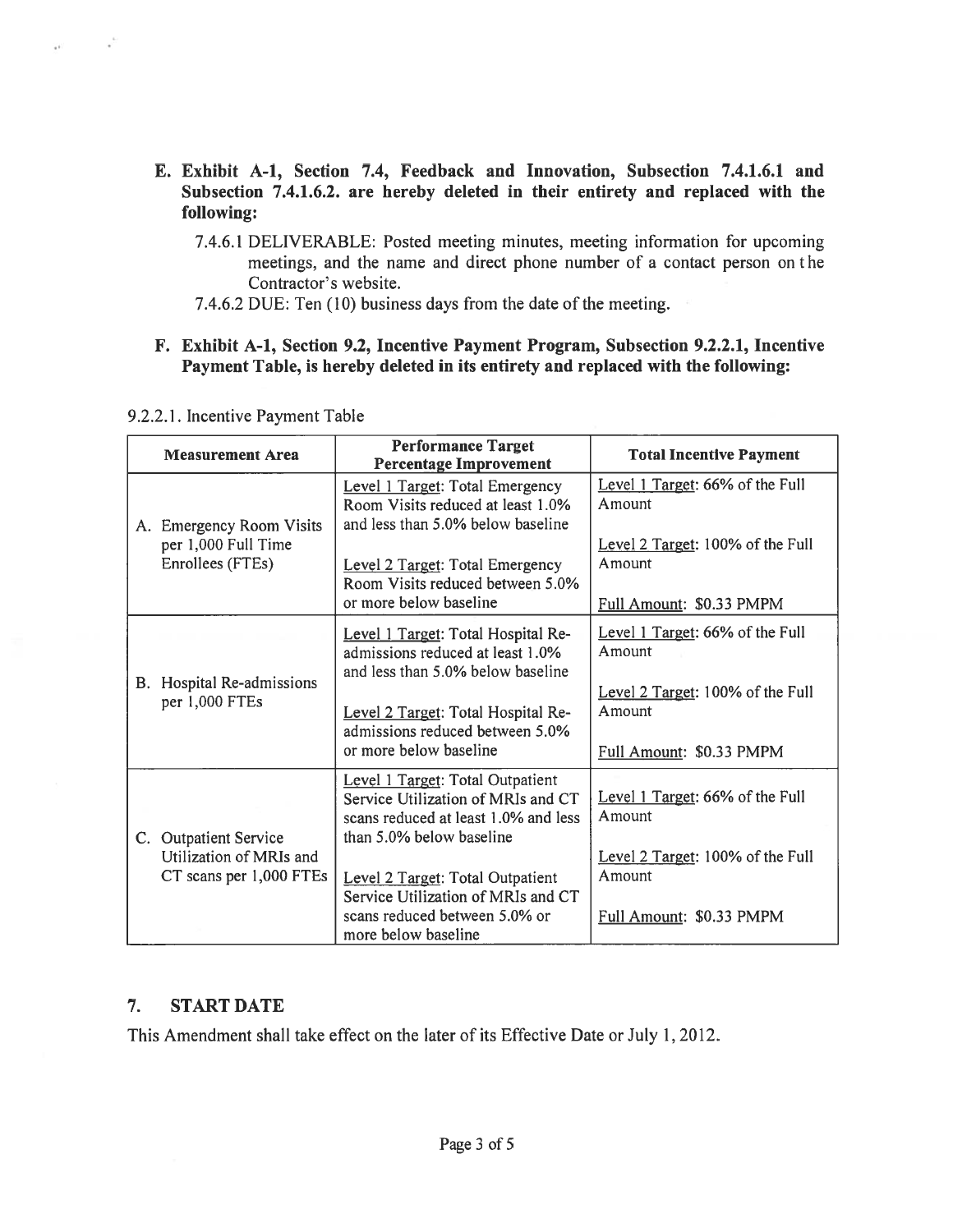### 8. ORDER OF PRECEDENCE

Except for the Special Provisions and the HIPAA Business Associates Addendum, in the event of any conflict, inconsistency, variance, or contradiction between the provisions of this Amendment and any of the provisions of the Contract, the provisions of this Amendment shall in all respects supersede, govern, and control. The most recent version of the Special Provisions incorporated into the Contract or any amendment shall always control other provisions in the Contract or any amendments.

### 9. AVAILABLE FUNDS

Financial obligations of the state payable after the current fiscal year are contingent upon funds for that purpose being appropriated, budgeted, or otherwise made available to the Department by the federal government, state governmen<sup>t</sup> and/or grantor.

# REMAINDER OF THIS PAGE INTENTIONALLY LEFT BLANK